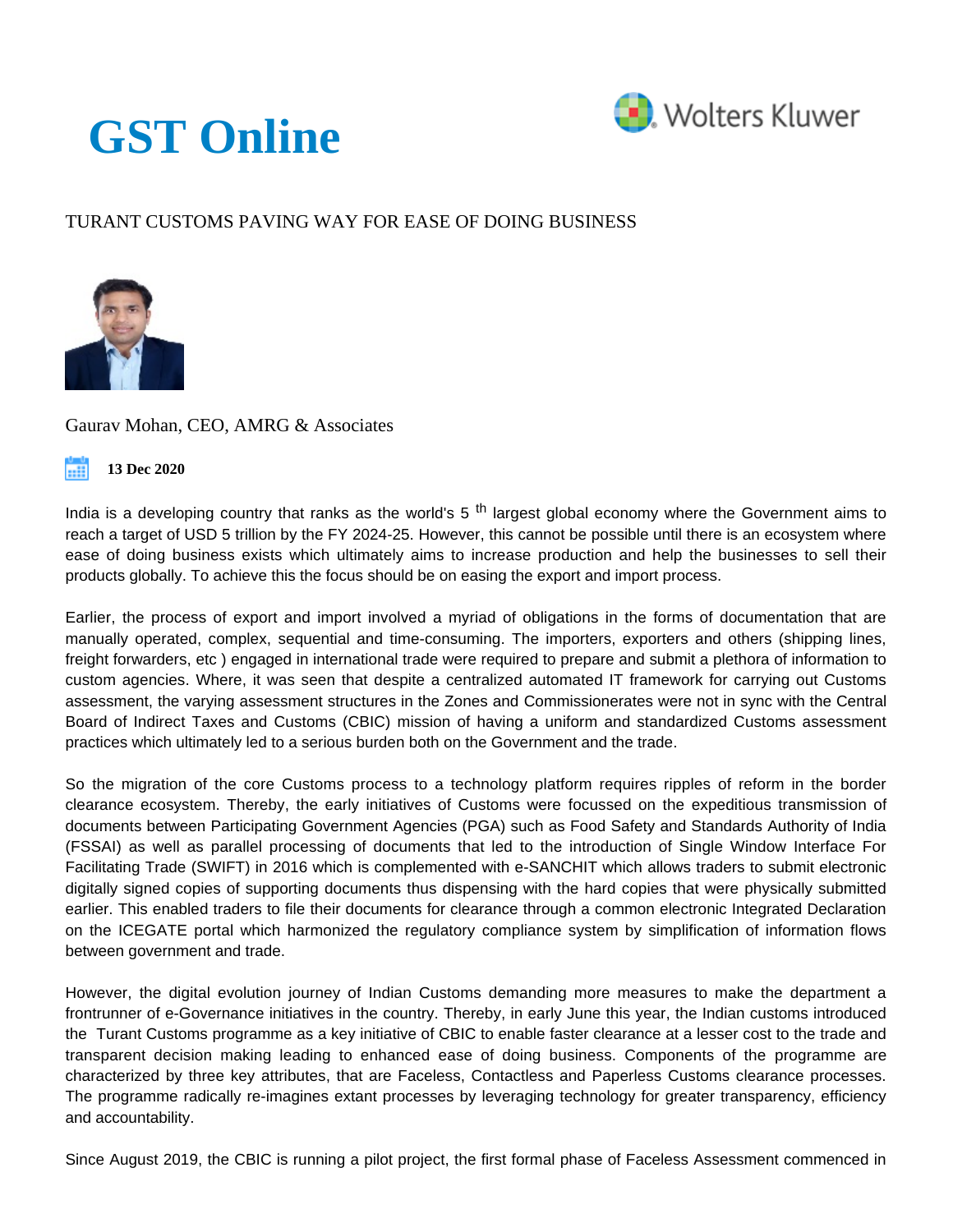Bengaluru and Chennai in June 2020. Which was followed by other phases covering new ports. The phased launch helped CBIC to evaluate the responsiveness of Customs officers and trade representatives in front of the technology platform in a real-trade practice. Accordingly, based on the findings of this exercise, the PAN India rollout of Faceless Assessment has begun on 31 <sup>st</sup> October 2020 paving the path for a more modern, efficient, and professional Customs administration.

Faceless Assessment also referred to as virtual assessment, a component of the Turant Customs programme is an initiative aimed at introducing anonymity and uniformity in Customs assessments. Under the new mechanism, a Bill of Entry (BE) that is identified for scrutiny is assigned to an assessing officer who is physically located at a Customs station, which is not the Port of Import in the Customs Automated System. It separates the assessment process from the physical location of Port of Import, using a technology platform.

Anonymity in assessment is a core feature of the Faceless Assessment initiative which aimed to reduce the unnecessary need for face-to-face interaction with a Customs Official. This measure will also encourage specialization and uniformity in the assessment of identified goods, as officers in a Faceless Assessment Group (FAG) would no longer be required to work on the assessment of all goods. Key objectives of the Faceless Assessment include:

(i) Anonymity in assessment aims to reduce the physical interface between traders and officials,

- (ii) Speedier Customs clearances through efficient utilization of manpower and technology,
- (iii) Greater uniformity of assessment across all the locations in Indian Customs stations, and
- (iv) Promoting sector-specific and functional specialization in the assessment.

From an importers perspective, there will be no changes to the process of filing a BE. The Importer will continue to file documentation including BE and other supporting documents (such as invoice, packing list, bill of lading) on the ICEGATE portal. The major changes are done on the part of the assessing officer, before Faceless assessment, the selection of a BE for verification of self-assessment shall primarily be based on risk evaluation through appropriate selection criteria. But now the Customs Automated System will assign the BE to a FAG based on an inbuilt logic considering tariff entries in terms of either duty payable or highest assessable value. Accordingly, FAG may opt to,

- assess and verify BE basis documents available in e- Sanchit , or
- seek additional information, or documents and/or

- identify BE for examination or testing for the determination of duty liability for ensuring the compliance of restriction and prohibition.

In cases where the FAG is of the opinion that additional information or documents are required for proceeding with the verification of assessment, the FAG shall raise query electronically for additional information or seek additional documents, preferably in a consolidated manner, through the ICEGATE portal. The importer shall respond to the query electronically through e- Sanchit . Based on evaluation and clarification, the FAG may either accept or re-assess the BE.

While accepting the self-assessment or re-assessing the BE, the FAG may provide instructions for 2nd check examination of goods along with directions to shed officers at the Port of Import. Illustratively, instructions may include verification of originals, defacement of documents, taking custody of certain documents, seeking NoC from PGAs, etc. Where authenticity of a document is in doubt and verification by an external agency is required, the same shall be communicated to shed officers at the Port of Import, for necessary action. In such case, if the importer requests for storage of the imported goods in warehouse pending clearance or removal, such request shall be processed by officers of the port of import promptly via the Turant Suvidha Kendra at the Port of Import who will be responsible for all documentary processes requiring physical submission/verification at the Port of Import.